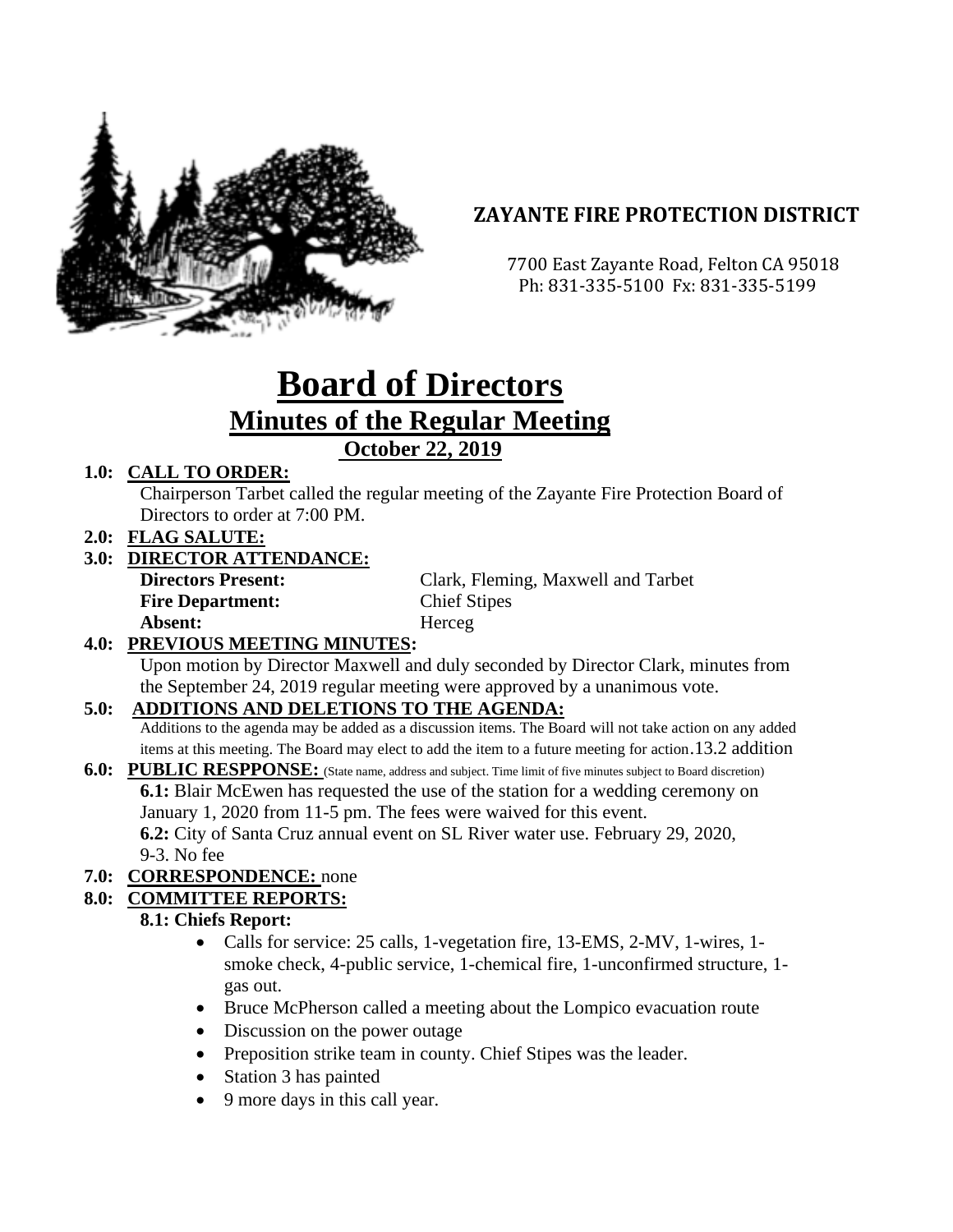- Pump test started today. Everything will be completed this week.
- Treasury oversight committee meets this week.

#### **8.2: SLV District Council:**

- The District council met and discussed prevention week. They also talked about more joint training.
- There will be no grant for portable radios.

#### **8.3: County Chiefs/EMSIA:**

- Will meet Thursday.
- County chiefs was canceled.

**8.4: Operations Section:** Ops and training were a joint session this month. They worked on a block-training schedule. After the breakoff they talked about remembering departments.

## **8.5: Training Section:**

## **9.0: OLD BUSINESS:**

**9.1:** Web site up and running.

#### **10.0: NEW BUSINESS:**

**10.1:** Upon motion by Director Maxwell and duly seconded by Director Fleming, Resolution 461-12-19, Notice of intent to adopt a Negative Declaration for Ordinance 2020-1, was approved by a unanimous vote.

**10.2**: Staff Report

**10.3**: Opened public hearing at 7:55 to hear from the public on Ordinance 2020-1.

**10.4:** Closed public hearing at 7:56

**10.5:** Upon motion by Director Fleming and duly seconded by Director Clark, It was voted to accept the environmental checklist as submitted and to direct the Fire Chief to make the appropriate filings. This was approved by a unanimous vote.

**10.6:** Upon motion by Director Clark and duly seconded by Director Maxwell, It was agreed to suspense with the reading of Ordinance 2020-1 due to time. Copies have been available for review at the Administrative Office since September 25, 2019. This was approved by a unanimous vote.

**10.7:** Upon motion by Director Maxwell and duly seconded by Director Fleming, an Ordinance Adopting the 2019 California Fire Code with amendments was approved by a unanimous vote.

**10.8:** Upon motion by Director Fleming and duly seconded by Director Maxwell, Transfer or revision of budget appropriations and or Fund was approved by a unanimous vote.

#### **11.0: POLICY AND PLANNING**: (As necessary for the District to perform its function as required by law.)

Upon motion by Director Fleming and duly seconded by Director Clark, Policy 2421 was approved by a unanimous vote.

## **12.0: OTHER BUSINESS:**

- AB1234 Ethics training and AB1661/1825 still need to be finished by some
- December 7, 2019 is the Dinner for the Firefighters.

## **13.0: BUDGET AND BILLS:**

## **13.1: Approval of Bills:**

• Upon motion by Director Clark and duly seconded by Director Fleming, bills in the amount of \$2083.08 were approved for payment by a unanimous vote.